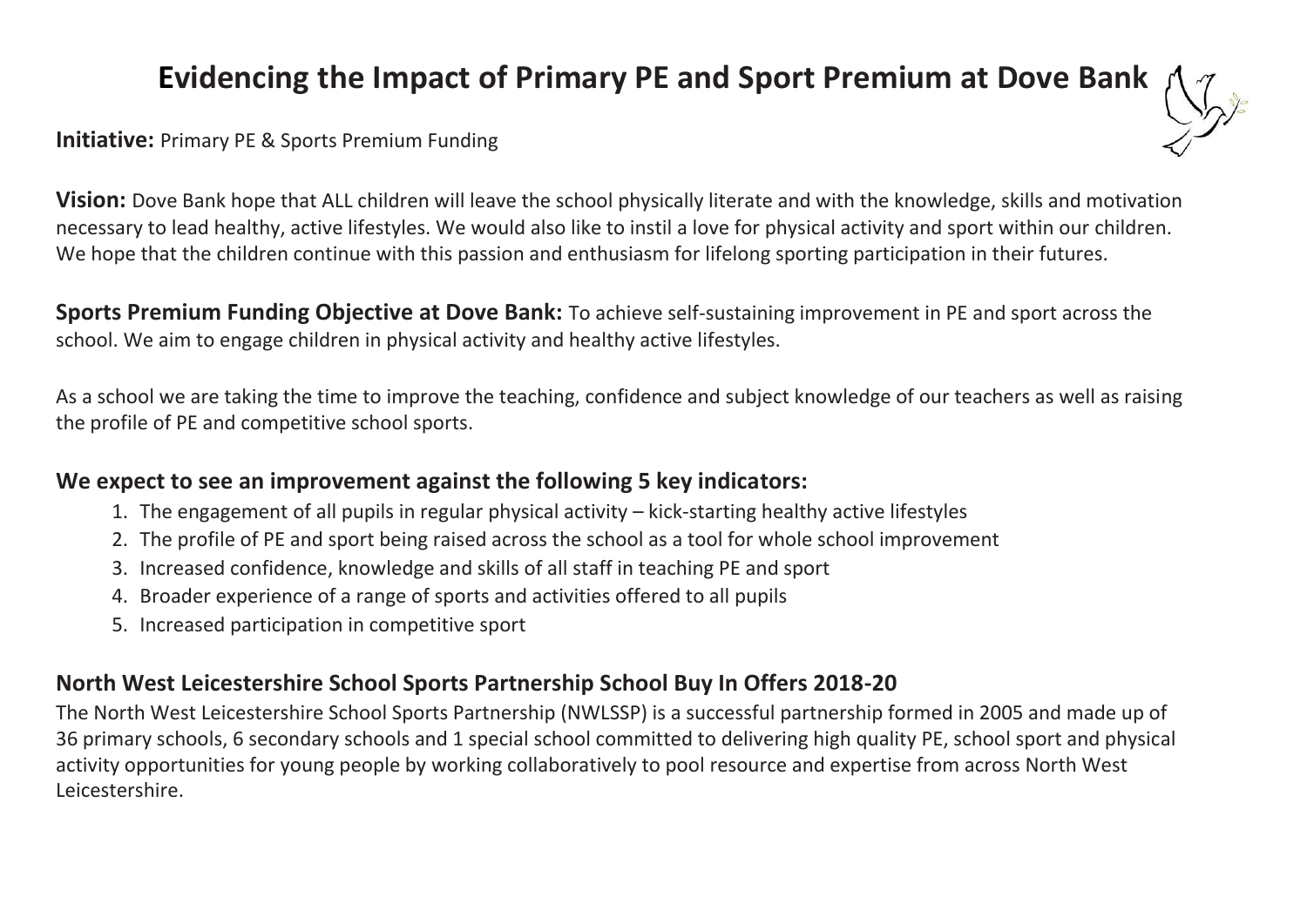Working closely as a partnership provides significant advantages for schools including:

- An enhanced PE, school sport and physical activity offer demonstrating a high return on investment to key stakeholders such as DfE, Ofsted and parents.
- Greater economies of scale when it comes to purchasing or procuring services such as coaching or CPD.
- The opportunity to share and access examples of best practice in PE, school sport and physical activity at a local, regional and national level.
- Ensuring local inter school competitions are well attended and are provided in sports that meet the needs of the schools and pupils involved.
- Supporting transition between schools within the partnership to ensure every pupil, particularly those who are committed or talented are able to access high quality PE, school sport and physical activity opportunities with information about pupils being shared when appropriate.
- A powerful network of advocates championing the benefits of PE, school sport and physical activity for young people and schools.
- The opportunity to successfully bid for additional external funding to enhance the PE and School Sport offer across all schools.

Each primary school 'buys into' the NWLSSP at a rate of £5 per pupil on role each academic year.

**Dove Bank also buys into one of three options of additional services provided by the NWLSSP to further enhance the PE, school sport and physical activity offer to their pupils.**

#### **NWLSSP Option 3 Buy In Agreement for Dove Bank Primary School**

Access to all School Games and wider NWLSSP events and competitions facilitated by the NWLSSP at Level's 1, 2 and 3.

- 3 PE Coordinator training and development meetings per academic year.
- Leadership and volunteering support for Young Leaders
- Playcoach
- Bronze Ambassadors
- At Least 1 mass participation festival for the school.
- Membership of the North West Leicestershire Primary School Sports Association, which entitles entry into:
	- o Rose Bowl & Kirby Shield Football
	- o NWL Cross Country Series
	- o Area Athletics (Saffron Lane)
- Support to achieve Bronze, Silver, Gold or Platinum School Games Mark.
- Expert advice around PE / School Sport policy and sharing of best practice
- Support to identify and apply for relevant sources of external funding to improve the PE and School Sport provision.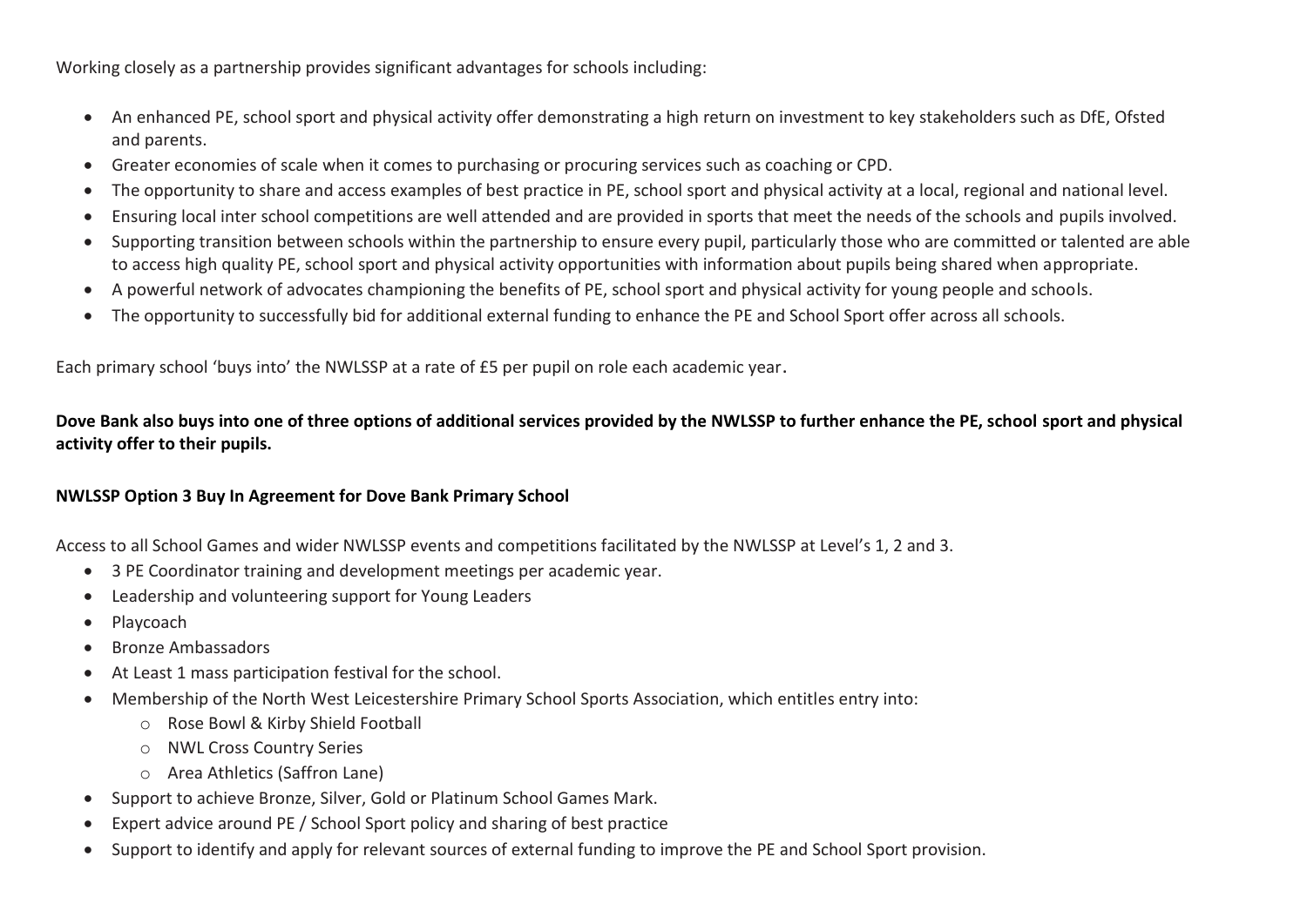- Opportunities to access programmes and funding sourced externally by NWLSSP that may improve the schools provision of PE, schoolsport and physical activity.
- Links to local community sports clubs that provide appropriate exit routes for young people to continue their participation in their chosen sport/s.
- Equipment loan scheme
- Youth Sport Trust Level 1 membership
- Access to a high quality demand driven CPD calendar for Primary School staff.
- 3 x whole staff meeting or INSET training opportunities delivered by NWLSSP staff.
- Full time coaches employed, coordinated and managed through NWLSSP on behalf of schools in small clusters supporting curriculum CPD alongside Teachers, fun festivals, breakfast, lunchtime and after school club support.
- Networks and inductions set up for any new 'employed' individuals in our wider NWLSSP workforce across the schools e.g. apprentices (not accessible to 'sports coaching company' staff)
- 2 places for higher attaining Y6 pupils on day trip to Loughborough College (or other suitable FE institute), exploring potential future educational opportunities in sporting sector.
- 0.5 day support will be changed each half term e.g. Autumn term 1 Monday pm, Autumn term 2 Tuesday am to ensure access to as many classes as possible across the academic year. Quality assurance support regarding Apprentice, Coach and Teacher recruitment.

### *A substantial proportion of the PE and Sport Premium will be retained and used next year to facilitate the installation of a daily mile track.*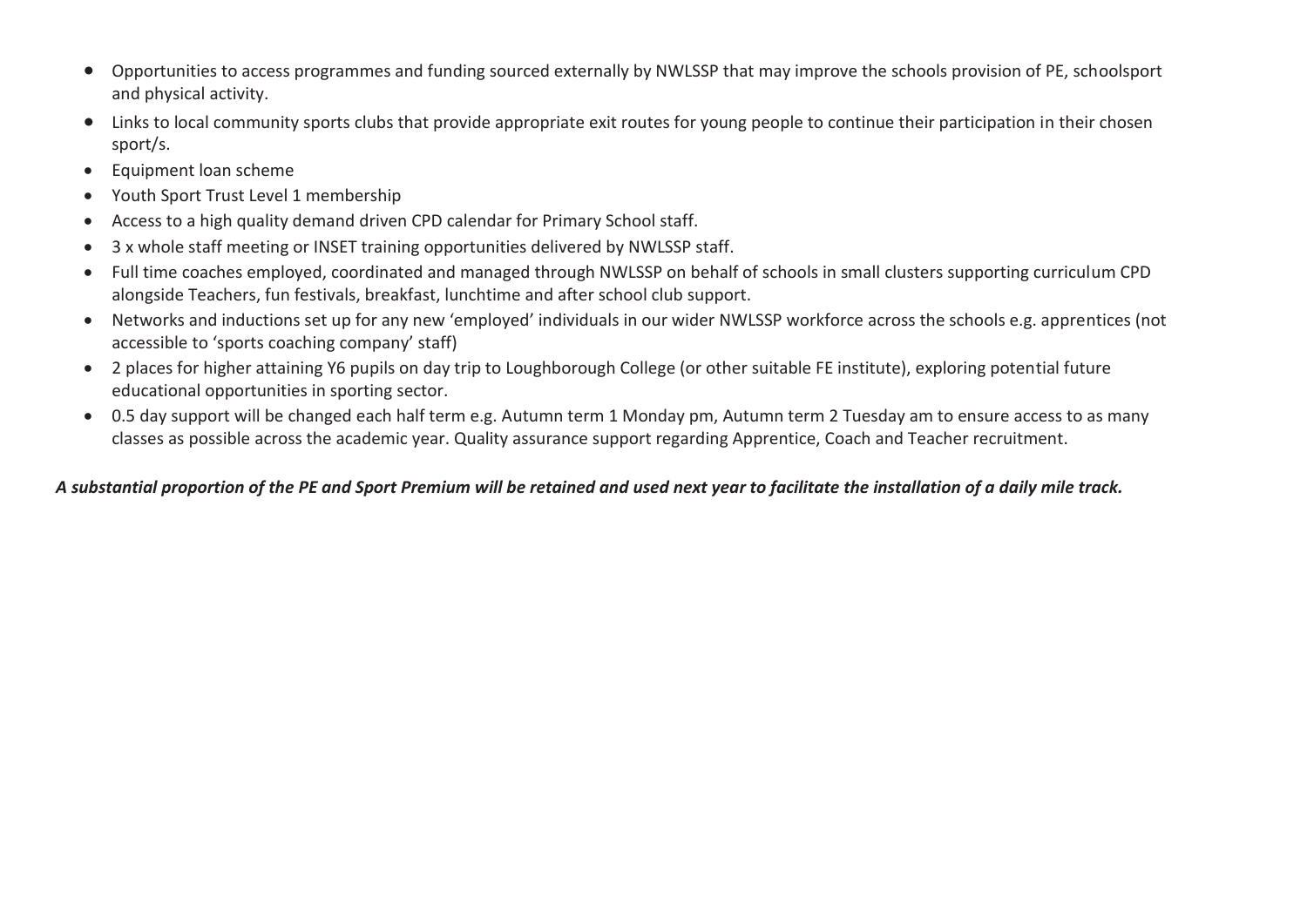Support for review and reflection - considering the 5 key indicators from DfE, what development needs are a priority for your setting and your students now and why? Use the space below to reflect on previous spend, identify current need and priorities for the future.

| Key achievements to date:                                                                                                                                                                                                                                                                                                                                                                                                                                                               | Areas for further improvement and baseline evidence of need:                                                                                                                                                                                                                                           |
|-----------------------------------------------------------------------------------------------------------------------------------------------------------------------------------------------------------------------------------------------------------------------------------------------------------------------------------------------------------------------------------------------------------------------------------------------------------------------------------------|--------------------------------------------------------------------------------------------------------------------------------------------------------------------------------------------------------------------------------------------------------------------------------------------------------|
| PE lessons continue to be of a high quality through investment in the professional<br>development of staff. Teachers have worked alongside sports coaches from NWLSSP<br>to enhance their skills in delivering high quality PE sessions in school, ensuring<br>enjoyment continues to rise.<br>Following CPD, teachers feel more confident in teaching PE. Evidence of good quality<br>PE teaching with solid progression. Lessons are effective and the children are<br>enjoying them. | Teachers will continue to work alongside and observe coaches from NWLSSP within<br>school. Teachers and TAs will continue to gain CPD through external NWLSSP courses<br>Midday supervisors need to undertake training to encourage more active lunch-times                                            |
| The school's PLT has attended termly networking briefings, keeping up to date with<br>new information and current initiatives                                                                                                                                                                                                                                                                                                                                                           |                                                                                                                                                                                                                                                                                                        |
| We have widened the range of sports on offer, so that the number of children<br>participating in sport has increased. This includes dodgeball.                                                                                                                                                                                                                                                                                                                                          | Continue to offer a wide range of sports activities and that every child accesses at<br>least one sports club during the academic year – need to inspire and motivate more<br>children to get involved in sport and games. Need to ensure that pupils in EYFS have<br>access to a sports/movement club |
| Competition entry - attending intra school sport competitions, and increasing pupils'<br>participation in the School Games and inter school competitions with the NWLSSP.                                                                                                                                                                                                                                                                                                               | It is essential that, as a small school, we continue to be a member of the North West<br>Leicestershire Sports Partnership to enable wider participation in sports festival<br>events and competitions                                                                                                 |
| We have entered a number of local competitions including the NWLSSP High-5<br>Tournament. Children have competed against other schools which has impacted their Enter more inter school competitions through the NWLSSP and hold more intra<br>physical ability alongside social skills, confidence and life skills. The children enjoy<br>their competitions and in school training and are always proud of their achievements.                                                        | school competitions                                                                                                                                                                                                                                                                                    |
| Through PE and extra-curricular activities children are also developing and<br>demonstrating our whole school values which is very important to us as a school                                                                                                                                                                                                                                                                                                                          |                                                                                                                                                                                                                                                                                                        |
| Have continued to take part in local sports competitions/events organised during the<br>year 2018-19 with NWLSSP                                                                                                                                                                                                                                                                                                                                                                        | Explore further opportunities to utilise the sporting facilities on offer at the<br>secondary schools. E.g. gymnastics, athletics                                                                                                                                                                      |
| We are able to celebrate pupils' out of school sporting success in our weekly<br>Achievement Assembly'. Pupils are added to the 'Proud' display board which<br>acknowledges out of school pastimes and hobbies. We have had visitors run special<br>taster sessions to attract new members to their club e.g. Judo sessions                                                                                                                                                             | Look to invite coaches from the children's clubs into school to lead special assemblies<br>as well as taster sessions                                                                                                                                                                                  |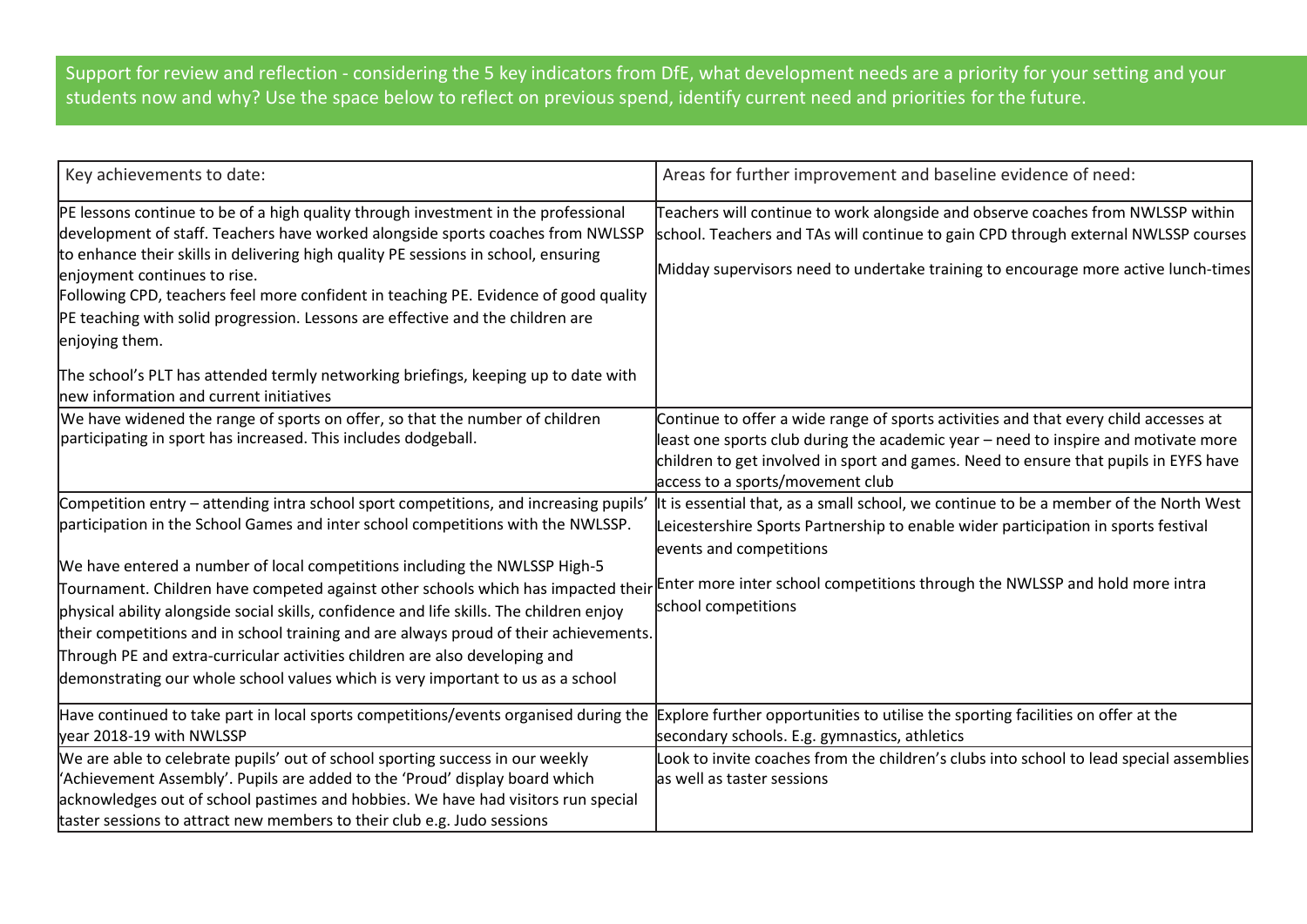| Encouraging our children to improve their leadership skills through sport – through   | To widen the range of activities that our Sports Leaders and Ambassadors run in |
|---------------------------------------------------------------------------------------|---------------------------------------------------------------------------------|
| sports leader initiatives e.g. Year 5/6 Bronze Sports Ambassadors, Playground Pals    | school to further promote healthy life-styles and physical well-being           |
| The creation of the Young School Sports Ambassadors has enhanced the view of          |                                                                                 |
| sports with in the schools by the children. This will continue and they will take the |                                                                                 |
| lead and establish lunchtime activities on a daily basis, supported by Midday         |                                                                                 |
| supervisors and our PLT. More playground games/sports equipment is accessible at      |                                                                                 |
| break and lunchtimes. Have developed intra-school competitions led by our Bronze      |                                                                                 |
| Sports Ambassadors e.g. House Competitions Weeks; Sports Relief Day                   |                                                                                 |

**Action Plan and Budget Tracking**

Capture your intended annual spend against the 5 key indicators. Clarify the success criteria and evidence of impact that you intend to measure to evaluate for students today and for the future.

| Academic Year: 2018/19                                                                                                           | Total fund allocated: £ £16970                                           | Date Updated: June 2019 |                                                                                                                                                                                                                                                                                                                 |                                                                                                                                                                                                 |
|----------------------------------------------------------------------------------------------------------------------------------|--------------------------------------------------------------------------|-------------------------|-----------------------------------------------------------------------------------------------------------------------------------------------------------------------------------------------------------------------------------------------------------------------------------------------------------------|-------------------------------------------------------------------------------------------------------------------------------------------------------------------------------------------------|
| Key indicator 1: The engagement of all pupils in regular physical activity – Chief Medical Officer guidelines recommend that $ $ |                                                                          |                         |                                                                                                                                                                                                                                                                                                                 | Percentage of total allocation:                                                                                                                                                                 |
| primary school children undertake at least 30 minutes of physical activity a day in school                                       |                                                                          |                         |                                                                                                                                                                                                                                                                                                                 | %                                                                                                                                                                                               |
| School focus with clarity on<br>intended impact on pupils:                                                                       | Actions to achieve:                                                      | Funding<br>allocated:   | Evidence and impact:                                                                                                                                                                                                                                                                                            | Sustainability and suggested<br>next steps:                                                                                                                                                     |
| Wake & Shake Breakfast Club running<br>from 8.15-8.45                                                                            | Part of NWLSSP package                                                   | (Part of the<br>£5500)  | Evidence will be from feedback,<br>meetings, observations and data<br>analysis. Information and<br>photographs published on the<br>school website will also be included.                                                                                                                                        | Maintain membership of Option 3<br>NWLSSP package                                                                                                                                               |
| Smarty Pilates - encourage 15mins per<br>day throughout the school day to help<br>re-focus within class time                     | X2 TAs and HLTA have already<br>attended training through NWLSSP         | the NWLSSP<br>package   | NA as was part of Greater focus within the classroom.<br>Improvement of co-ordination,<br>muscle tone, core strength, school<br>readiness thus leading to more<br>engagement with school. Improved<br>growth mindset, improved<br>behaviour, impact on pencil grip,<br>dexterity of fingers and<br>handwriting. | Cascade training to all staff to help<br>embed Smarty Pilates across the<br>whole school; staff see improved<br>focus in the classroom and<br>children are readily engaged in<br>their learning |
| Development of fine and gross motor<br>skills particularly in EYFS throw                                                         | Have purchased additional outdoor<br>learning equipment to improve gross |                         | Improvement of co-ordination,<br>muscle tone, core strength and                                                                                                                                                                                                                                                 | Information to EYFS parents about<br>how to encourage fine and gross                                                                                                                            |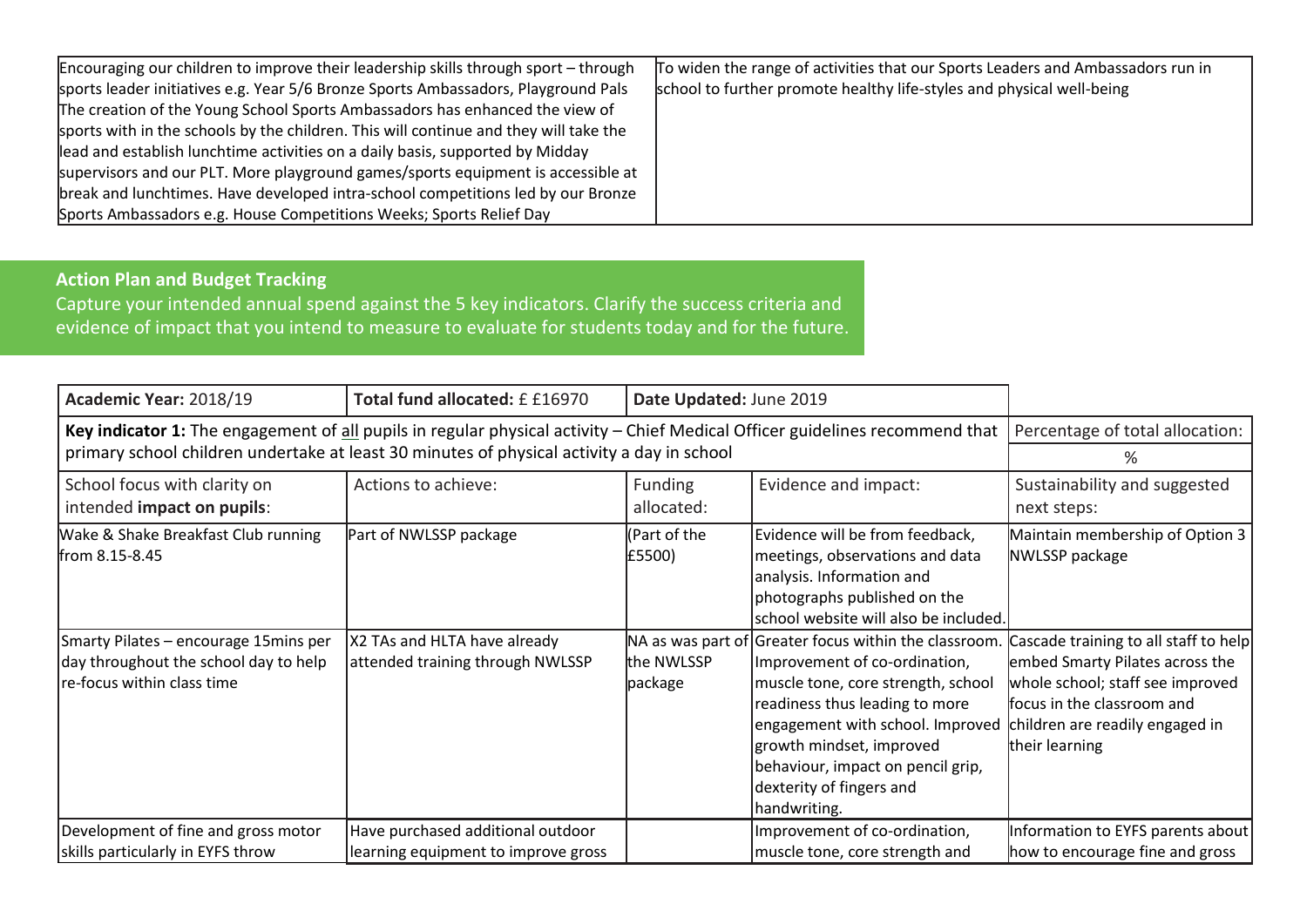| participation in 'Big Moves'                                                                                                                                      | motor control.                                                                                                                                   |                                                | communication and language skills.<br>Improved impact on pencil grip,<br>dexterity of fingers and<br>handwriting.                                                                                           | motor skills development at home                                                                                                    |
|-------------------------------------------------------------------------------------------------------------------------------------------------------------------|--------------------------------------------------------------------------------------------------------------------------------------------------|------------------------------------------------|-------------------------------------------------------------------------------------------------------------------------------------------------------------------------------------------------------------|-------------------------------------------------------------------------------------------------------------------------------------|
| Key indicator 2: The profile of PE being raised across the school as a tool for whole school improvement                                                          |                                                                                                                                                  | Percentage of total allocation:<br>%           |                                                                                                                                                                                                             |                                                                                                                                     |
| School focus with clarity on<br>intended impact on pupils:                                                                                                        | Actions to achieve:                                                                                                                              | Funding<br>allocated:                          | Evidence and impact:                                                                                                                                                                                        | Sustainability and suggested<br>next steps:                                                                                         |
| <b>Forest School Development</b>                                                                                                                                  | Development of the whole child and<br>life skills - resources purchased or<br>sourced for teaching and learning<br>within the Forest School Area | £150                                           | Encourage<br>Evidence from feedback,<br>observations and photographs.<br>Learning through physical activity<br>with the outdoors is strengthened.                                                           | Build up bank of activities and<br>resources. Involve parents in<br>Forest School sessions after school                             |
| Key indicator 3: Increased confidence, knowledge and skills of all staff in teaching PE and sport                                                                 |                                                                                                                                                  |                                                |                                                                                                                                                                                                             | Percentage of total allocation:<br>$\frac{9}{6}$                                                                                    |
| School focus with clarity on intended Actions to achieve:<br>impact on pupils:                                                                                    |                                                                                                                                                  | Funding<br>allocated:                          | Evidence and impact:                                                                                                                                                                                        | Sustainability and suggested<br>next steps:                                                                                         |
| Regular PLT Meetings are held in<br>partnership with NWLSSP - 3 per<br>academic year                                                                              | Part of the NWLSSP package – already Part of the<br>being undertaken                                                                             | <b>NWLSSP Option 3</b><br>Membership<br>£5,500 | Actions in the SIP are achieved re: PE Ensure a wide range of                                                                                                                                               | professional development for all<br>staff secure expertise to deliver<br>and implement high quality<br>physical education and sport |
| Through the NWLSSP a coach delivers 0.5 As above<br>days a week, year round to help upskill<br>and mentor staff as well as x3 CPD<br>sessions                     |                                                                                                                                                  | As above                                       | Increased staff confidence and<br>knowledge. Feedback and discussions part of the annual CPD<br>provide evidence                                                                                            | PLT needs to book sessions as<br>programme to ensure that they<br>happen                                                            |
| Key indicator 4: Broader experience of a range of sports and activities offered to all pupils                                                                     | Percentage of total allocation:<br>$\%$                                                                                                          |                                                |                                                                                                                                                                                                             |                                                                                                                                     |
| School focus with clarity on intended<br>impact on pupils:                                                                                                        | Actions to achieve:                                                                                                                              | Funding<br>allocated:                          | Evidence and impact:                                                                                                                                                                                        | Sustainability and suggested<br>next steps:                                                                                         |
| To subsidise offsite trips and extra-<br>curricular activities for disadvantaged,<br>vulnerable pupils or those who lack<br>confidence in sport/physical activity | Identify pupils and target for<br>additional financial support to enable<br>participation                                                        | £200                                           | Will encourage pupils who may not<br>be confident in sport to take part in a sporting culture<br>number of out of school 'festivals'<br>and to learn about the value of<br>exercise and a healthy lifestyle | Embed as part of the school's                                                                                                       |